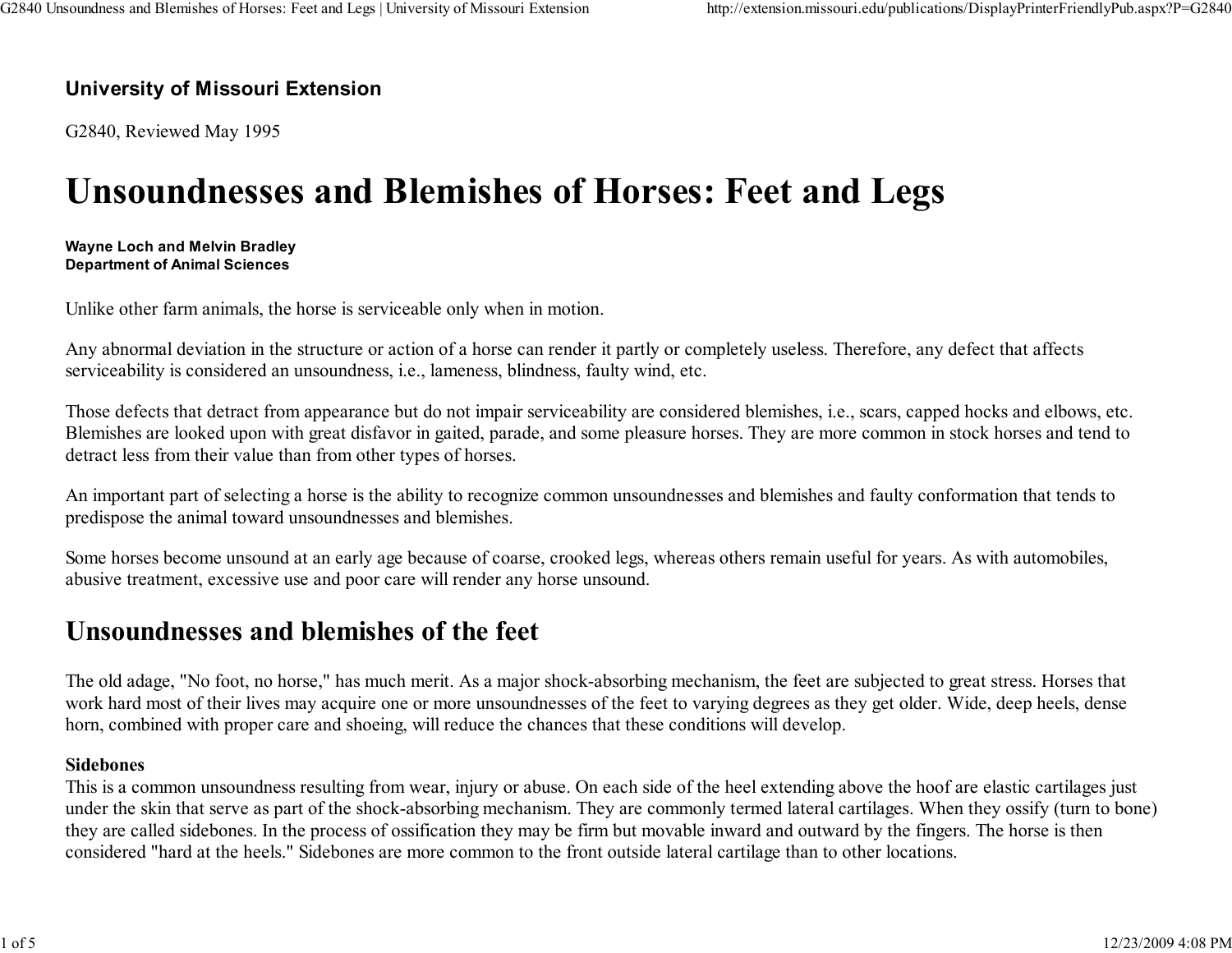## Ringbone

 Ringbones are not very common but are serious unsoundnesses. These bony deposits usually appear just above the coronary band (hoof head) on ahind foot, although front feet also may be affected. The long and short pastern bones may fuse together, causing severe pain and lameness.

Founder (Laminitis) is an inflammation of the sensitive laminae which attach the hoof to the fleshy portion of the foot. Its cause is probably a sensitization (allergy). When horses gain access to unlimited amounts of grain, founder often results. Other conditions conducive to founder are retained placenta after foaling and sometimes lush grass. All feet may be affected, but front feet usually suffer the most. Permanent damage usuallycan be reduced or eliminated by immediate attention by a competent veterinarian.

Permanent damage results from dropping of the hoof sole and upturn of the toe walls when treatment is neglected.

Navicular Disease is an inflammation of navicular bone and bursa. The condition causes lingering lameness and should be diagnosed and treatedby a veterinarian.

Corns appear as reddish spots in the horny sole, usually on the inside of the front feet, near the bars. Advanced cases may ulcerate and cause severe lameness. There are many causes, but bruises, improper shoeing and contracted feet are the most common. Response to correct treatmentand shoeing is usually satisfactory.

## Hoof cracks

 When hoof cracks extend upward to or near the hairline, lameness often results. When well established, the condition is difficult to arrest and cure.It can be prevented in most hooves by proper trimming and shoeing before it becomes serious.

Contracted feet are a result of continued improper shoeing, prolonged lameness or excessive dryness, where the heels lose their ability to contract and expand when the horse is in motion. Horses kept shod, those with long feet and those with narrow heels are susceptible to the condition. Closetrimming, going barefooted or corrective shoeing usually produces sufficient cure to restore the horse to service.

Thrush is a filth disease enhanced by decomposition of stable manure around the bars and frog of the foot. It may cause lameness. Response tocleanliness and treatment is usually prompt and complete.

Scratches or grease heel is characterized by inflammation and scab formation on the back surfaces of the fetlocks. Prevent as for thrush.

## Unsoundnesses and blemishes of the front legs

## Pointing

 The front legs bear about 60 percent of the weight of a horse. Healthy horses stand at rest with weight equally distributed on both front legs. Lameness in the foot or leg will cause "pointing." Pointing refers to a state of rest with one foot positioned about 10 to 12 inches ahead of the otherin an effort to reduce weight on the affected side.

Weight is shifted habitually from one hind limb to the other by healthy horses during rest and does not indicate lameness.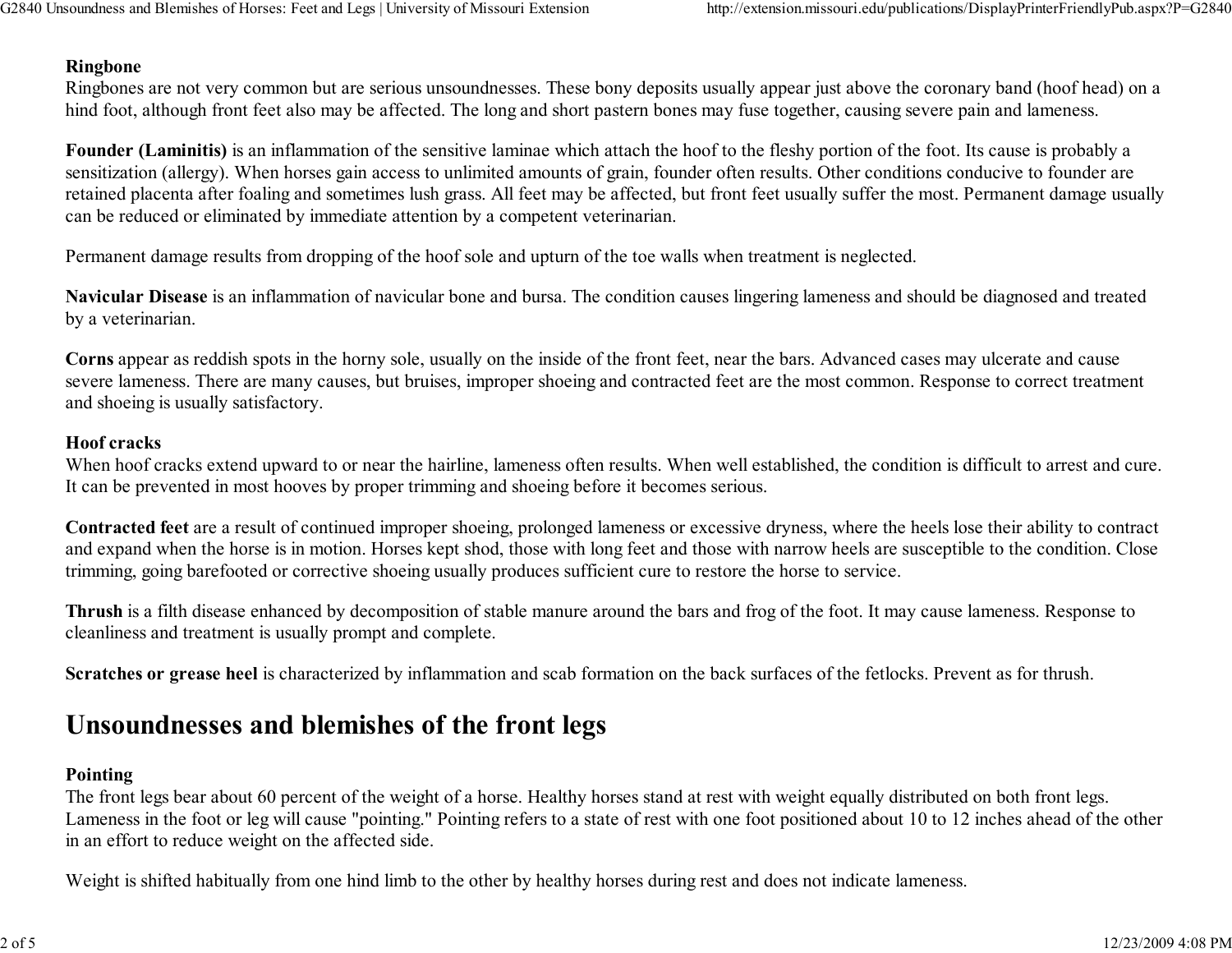Splints are bony deposits that appear on the upper inside border of the front cannon. They seldom cause lameness, but occasionally a "high" splintmay interfere with the action of the knee and cause unsoundness. Young horses stressed by play or training may "blow" a splint. If lamenesspersists more than a few days, a veterinarian should treat splints.

## Wind or road puffs

 Small swellings around the ankles and lower cannons are common to horses that are used heavily or trailered a lot, or to older animals. Those with adequate flat bone, well-defined joints and prominent veins usually have sufficient substance and circulation to withstand wear better than horseswith coarse, round bone and meaty legs with poorly defined joints and veins. Puffs are blemishes.

Capped elbow or "shoe boil" is a blemish at the point of the elbow. It is usually caused by injury from the shoe when the front leg is folded underthe body while the horse is lying down. Shoes with calks (heels) cause more damage than plates.

Bowed tendons are apparent by a thickening of the back surface of the leg immediately above the fetlock. One or more tendons and ligaments maybe affected, but those commonly involved are the superflexor tendon, deep flexor tendon and suspensory ligament of one or both front legs. Predisposing causes are severe strain, wear and tear with age and relatively small tendons attached to light, round bone. Bowed tendons usuallycause severe unsoundness.

## Unsoundnesses and blemishes of the hind legs

The hock is the most vulnerable, therefore the most important, joint of the body. All of the power of a pulling horse is generated in the hindquartersand transmitted to the collar by contact with the ground via the hocks. Working stock horses must bear most of the weight on the hind legs by keeping their hocks well under them, if they are to attain maximum flexibility. Degree of finesse is determined with gaited and parade horses byhow well they "move" off their hocks.

Structurally sound hocks should be reasonably deep from top to bottom, well supported by fairly large, flat, straight bone, be characterized byclean-cut, well-defined ligaments, tendons and veins, and should be free from induced unsoundnesses and blemishes.

## Bone or jack spavin

 Bone spavins are common unsoundnesses of light horses, especially those with sickle hocks or shallow hock joints from top to bottom surmountingfine, round bone. Such conformation should be seriously faulted in a working stock horse.

A bony enlargement at the base and inside back border of the hock may be a bone spavin. Inspect the horse by bending or squatting in front of it and looking between the front legs at the face of the hocks, or by standing near a front leg and looking under the belly at the opposite hock. Before passing judgment, assume the same position and look at the opposite hock. If they are both alike, the horse is probably normal. In the early stages, lameness may be apparent only when the horse has remained standing for a while. Bone spavins, like ringbones, may fuse bones and render jointsinarticulate.

## Bog spavin and thoroughpin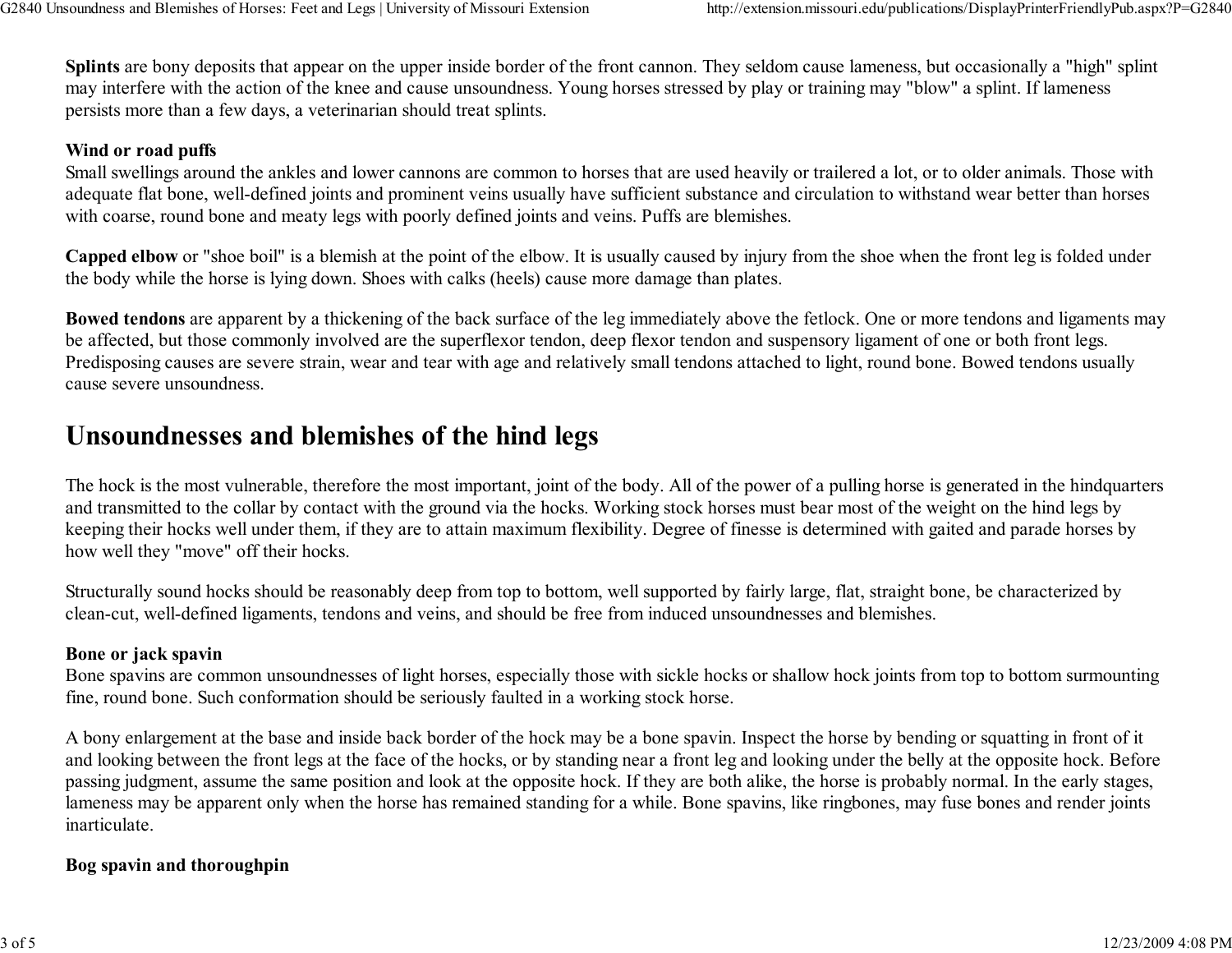Bog spavins are soft swellings on the inside-front area of the hocks that may result from the presence of synovial fluid ("joint oil"). Blemishes ofthis type are more common to heavy horses than light ones, although individuals of low quality are susceptible to the condition.

Thoroughpins are blemishes that appear as soft swellings above and back of the hock joint just in front of the large tendon. They can be pressedfrom side to side, hence the name.

## **Curbs**

 Curbs can be seen best from a side view. They appear as swellings on the back border of the base of the hock. They result from inflammation and thickening of the sheath of one of the important tendons. Shallow, sickle hocks predispose to development of curbs. They may or may not causelameness.

#### Capped hock

 A thickening of the skin or large callus at the point of the hock is a common blemish. Many capped hocks result from bumping the hocks whentrailering in short trailers or with unpadded tail gates.

Stringhalt or crampiness of the hind leg(s), is a disease of the nervous system resulting in spasmodic flexion of one or both hocks when the horse is first moved after standing or when caused to back. The hock is raised abnormally high. It occurs more frequently in older animals and may notrender the animal unserviceable.

## Stifled

 When the patella of the stifle joint is displaced, the animal is stifled. If the patella is displaced outward, severe lameness results. If it is displacedinward, lameness is less serious and sudden movement may replace it. However, the condition is likely to recur frequently.

#### Cocked-ankles

 Cocked-ankles may appear in front but are more common in hind legs. Severe strain or usage may result in inflammation or shortening of thetendons and a subsequent forward position of the ankle joints. Advanced cases impair movement and decrease usefulness.

G2840, reviewed May 1995

## Related MU Extension publications

- G2841, Unsoundness and Blemishes of Horses: Head, Body, Respiratory Tract and Stable Viceshttp://extension.missouri.edu/publications/DisplayPub.aspx?P=G2841
- G2842, Determining Age of Horses by Their Teethhttp://extension.missouri.edu/publications/DisplayPub.aspx?P=G2842
- G2843, Leg Set: Its Effect on Action and Soundness of Horseshttp://extension.missouri.edu/publications/DisplayPub.aspx?P=G2843